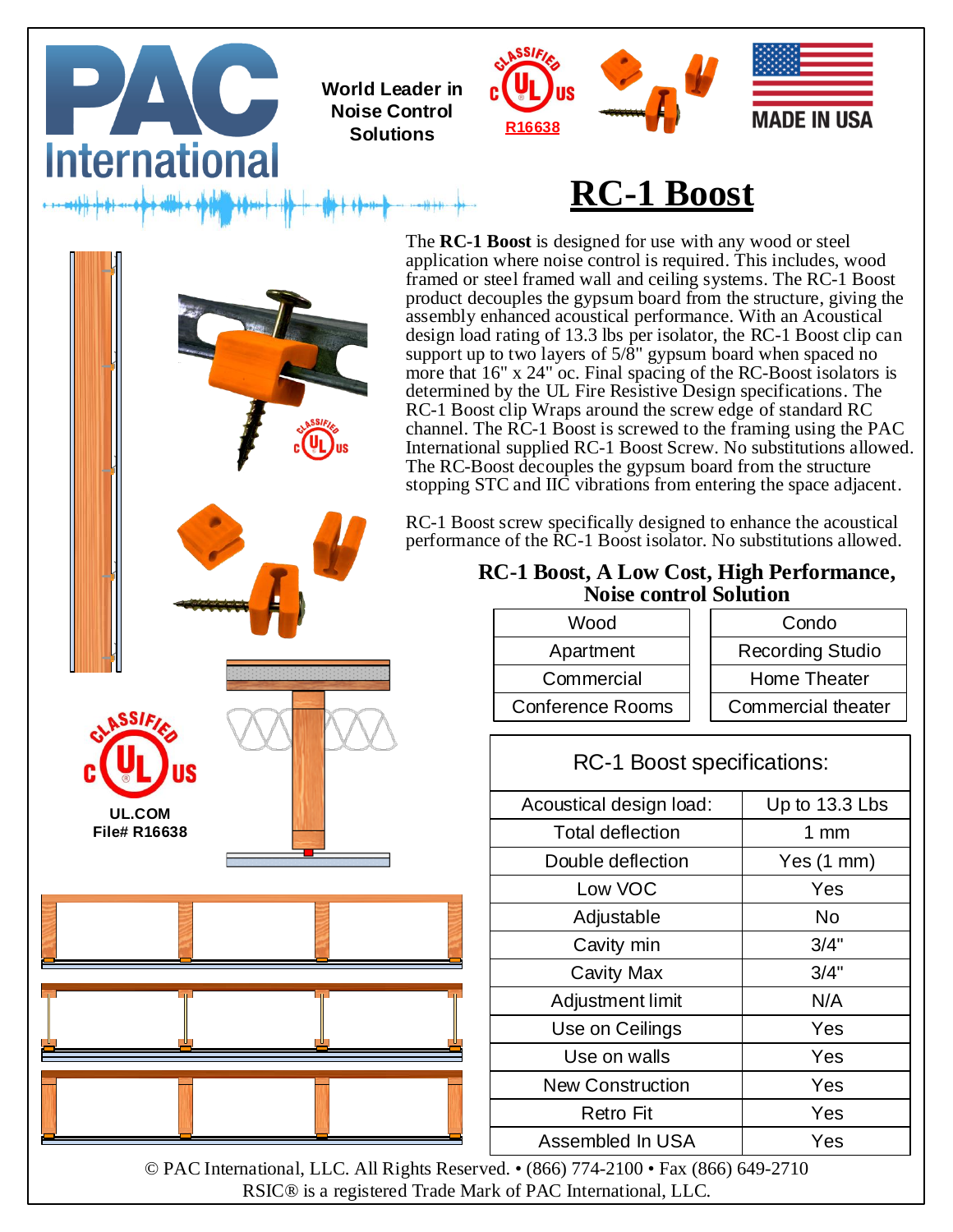





## **ONE HOUR FLOOR CEILING ASSEMBLY**

**OPEN WEB WOOD TRUSS Hardwood Flooring, LVT, Tile RC Channel on RC-1 Boost**

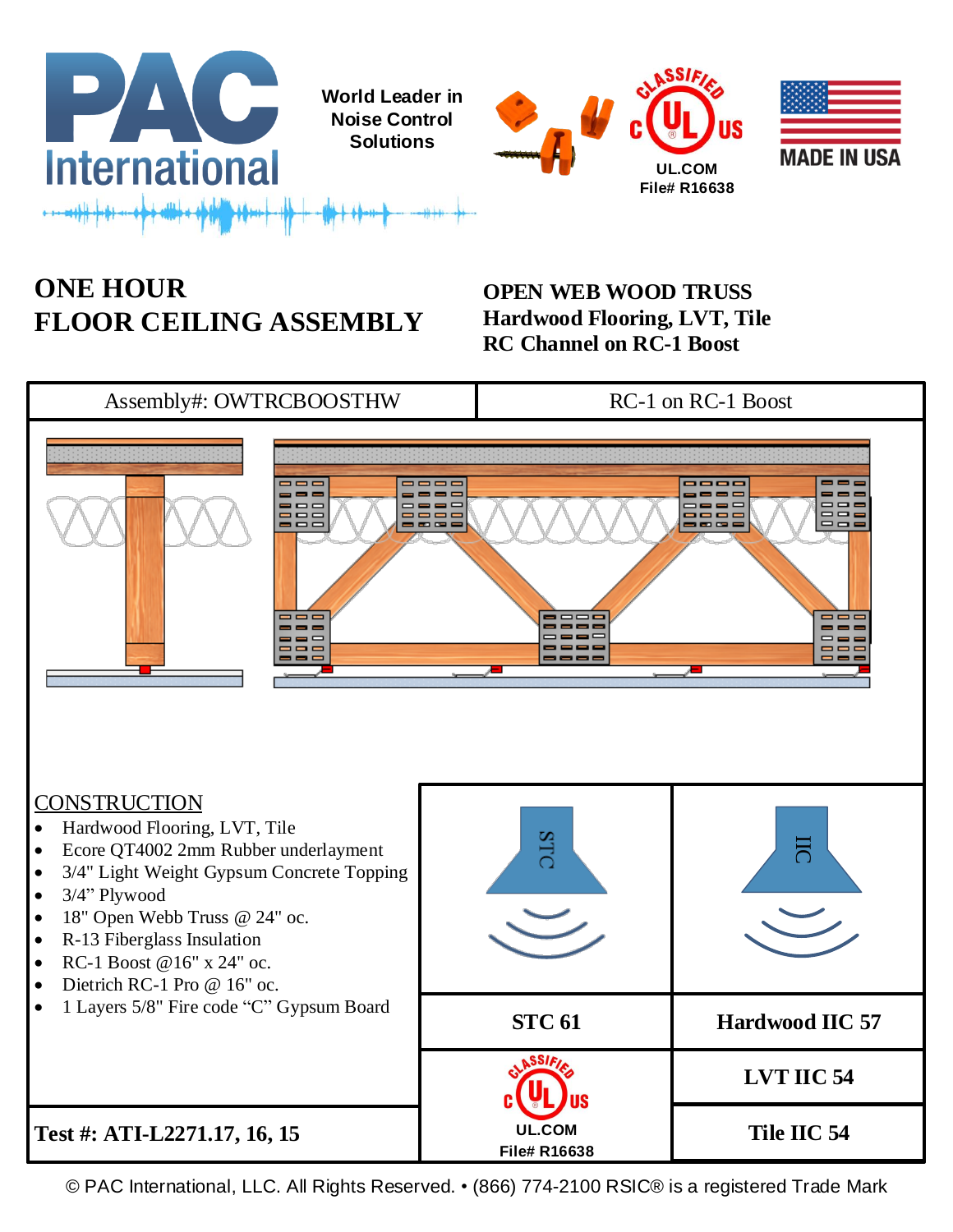

- Improve performance
- Reduce potential for short circuit
- Innovative design fits all RC Channel
- Fastener Included
- 83 ea UL Fire Rated Systems
- Made In USA





Tested and Approved Resilient Channels: **Dietrich** RC-1 pro, **Cemco** RC-1, **Phillips** RC-1 Select (Tru-25), **Phillips** RC-1 Max, **Marino Ware** RC-1, **Marino Ware** Rc-Max, **Scafco** Serenity RC-Plus.

For the full set of tests contact PAC International at **info@pac-intl.com – (866) 774-2100**

© PAC International, LLC. All Rights Reserved. (866) 774-2100 RSIC® is a registered Trade Mark